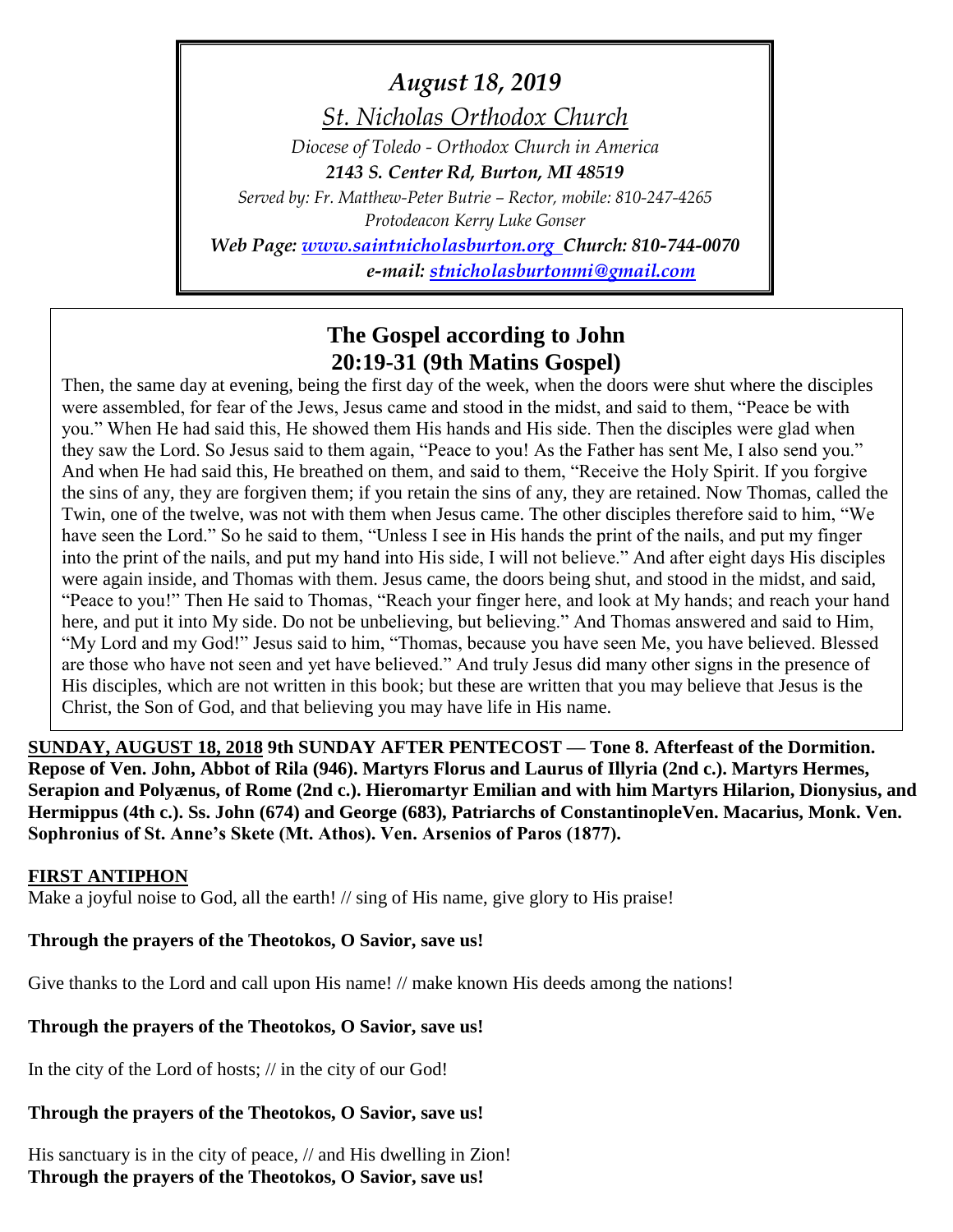Glory to the Father and to the Son and to the Holy Spirit, now and ever and unto ages of ages. Amen. **Through the prayers of the Theotokos, O Savior, save us!**

# **SECOND ANTIPHON**

The Lord loves the gates of Zion // more than all the dwellings of Jacob! **O Son of God, who arose from the dead, save us who sing to Thee! Alleluia!**

Glorious things are spoken of you, // O City of our God! **O Son of God, who arose from the dead, save us who sing to Thee! Alleluia!**

God has established her forever! // We have thought upon Thy mercy, O God, in the midst of Thy people! **O Son of God, who arose from the dead, save us who sing to Thee! Alleluia!**

The Most High has sanctified // His tabernacle! **O Son of God, who arose from the dead, save us who sing to Thee! Alleluia!**

Glory to the Father and to the Son and to the Holy Spirit, now and ever and unto ages of ages. Amen. Only-begotten Son and immortal Word of God, Who for our salvation didst will to be incarnate of the holy Theotokos and ever-virgin Mary, Who without change became man and wast crucified, O Christ our God, trampling down death by death, Who art one of the Holy Trinity, glorified with the Father and the Holy Spirit: save us!

#### **THIRD ANTIPHON**

**O God, my heart is ready, my heart is ready! I will sing and give praise to Thy glory!**

**(Tone 1)** In giving birth you preserved your virginity. / In falling asleep you did not forsake the world, O Theotokos. / You were translated to life, O Mother of Life, // and by your prayers you deliver our souls from death.

#### **What shall I render to the Lord for all His benefits toward me?**

**(Tone 1)** In giving birth you preserved your virginity. / In falling asleep you did not forsake the world, O Theotokos. / You were translated to life, O Mother of Life, // and by your prayers you deliver our souls from death.

#### **TROPARIA**

**(Tone 8)** Thou didst descend from on high, O Merciful One! Thou didst accept the three-day burial to free us from our sufferings! O Lord, our Life and Resurrection: glory to Thee!

**(Tone 1)** In giving birth you preserved your virginity. / In falling asleep you did not forsake the world, O Theotokos. / You were translated to life, O Mother of Life, // and by your prayers you deliver our souls from death.

**(Tone 1)** Your life was a foundation of repentance and a model of compunction, an image of consolation and spiritual perfection, equal to the angels, O venerable one. You persevered in prayer, fasting and tears, O Father John; // intercede with Christ God for our souls.

**(Tone 4)** In truth you were revealed to your flock as a rule of faith, a model of meekness, and teacher of abstinence, so you won the heights by humility, and riches by poverty, O Holy Father Nicholas, intercede with Christ God to save our souls.

#### **KONTAKION**

**(Tone 2)** Neither the tomb, nor death, could hold the Theotokos, / who is constant in prayer and our firm hope in her intercessions. / For being the Mother of Life, // she was translated to life by the One Who dwelt in her virginal womb.

#### *The Prokeimenon in the Seventh Tone:* **Precious in the sight of the Lord / is the death of His saints.** *v:* **What shall I render unto the Lord for all that He has rendered unto me?**

**THE EPISTLE OF PAUL TO THE GALATIANS (5:22-6:2)** Brethren, the fruit of the Spirit is love, joy, peace, patience, kindness, goodness, faithfulness, gentleness, self-control; against such there is no law. And those who belong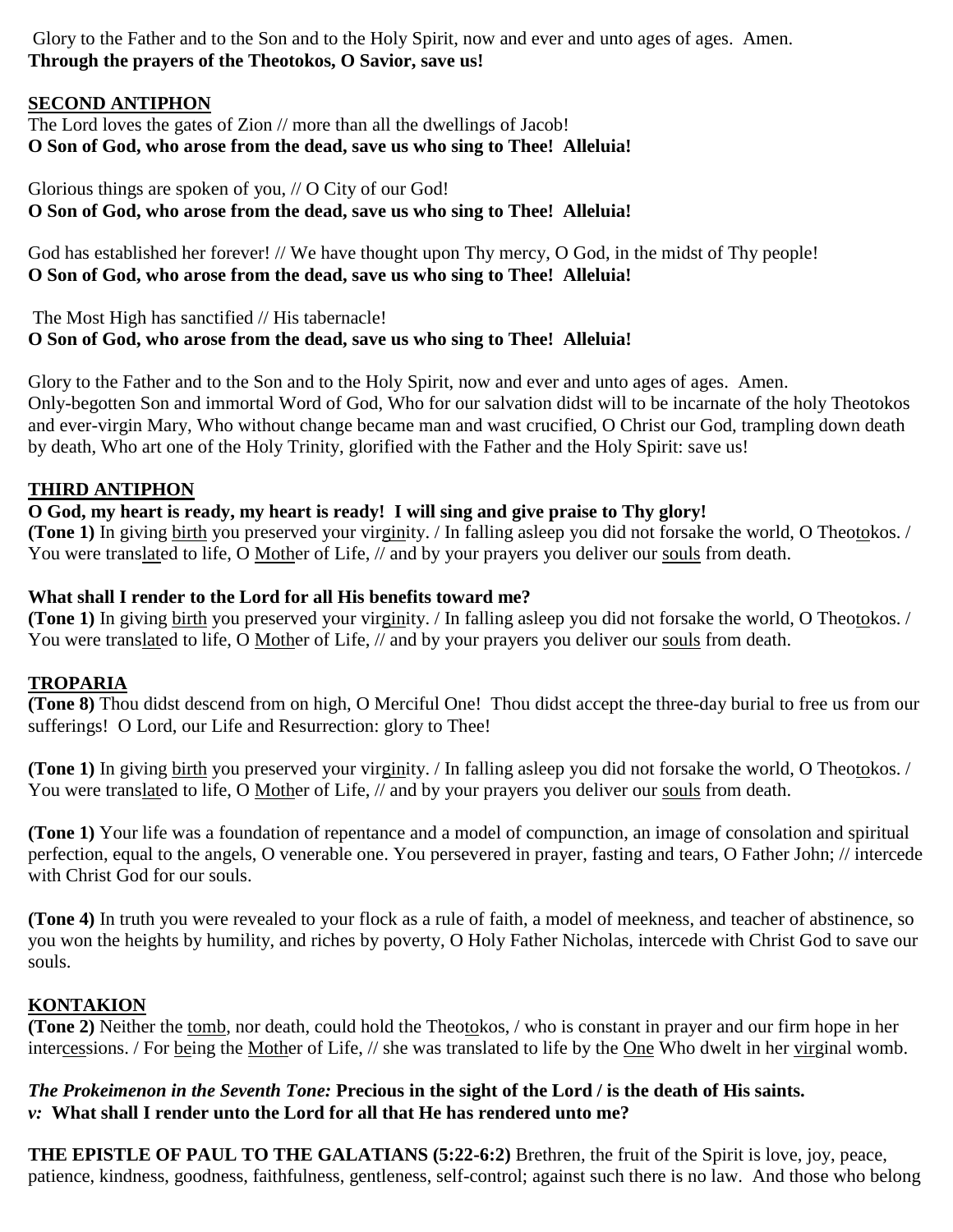to Christ Jesus have crucified the flesh with its passions and desires. If we live by the Spirit, let us also walk by the Spirit. Let us have no self-conceit, no provoking of one another, no envy of one another. Brethren, if a man is overtaken in any trespass, you who are spiritual should restore him in a spirit of gentleness. Look to yourself, lest you too be tempted. Bear one another's burdens, and so fulfil the law of Christ.

# *Alleluia, Tone 8*

*v.* **Come let us rejoice in the Lord! Let us make a joyful noise to God our Savior!**

# *v.* **Let us come before His face with thanksgiving; let us make a joyful noise to Him with songs of praise!**

**THE HOLY GOSPEL ACCORDING TO MATTHEW (14:22-34)** At that time Jesus made the disciples get into the boat and go before him to the other side, while he dismissed the crowds. And after he had dismissed the crowds, he went up on the mountain by himself to pray. When evening came, he was there alone, but the boat by this time was many furlongs distant from the land, beaten by the waves; for the wind was against them. And in the fourth watch of the night he came to them, walking on the sea. But when the disciples saw him walking on the sea, they were terrified, saying, "It is a ghost!" And they cried out for fear. But immediately he spoke to them, saying, "Take heart, it is I; have no fear." And Peter answered him, "Lord, if it is you, bid me come to you on the water." He said, "Come." So Peter got out of the boat and walked on the water and came to Jesus; but when he saw the wind, he was afraid, and beginning to sink he cried out, "Lord, save me." Jesus immediately reached out his hand and caught him, saying to him, "O man of little faith, why did you doubt?" And when they got into the boat, the wind ceased. And those in the boat worshiped him, saying, "Truly you are the Son of God." And when they had crossed over, they came to land at Gennesaret.

### **COMMUNION HYMN**

I will receive the cup of salvation and call on the name of the Lord. Alleluia! Alleluia! Alleluia!

### **OUR LADY OF IVERON (commemorated on February 12)**

During the reign of Emperor Theophilus (829-842) the Byzantine Empire raged with the heresy of iconoclasm. In accordance with the emperor's command, thousands of soldiers pillaged the empire, searching every corner, city, and village for hidden icons. Near the city of Nicaea there lived a certain pious widow who had concealed an icon of the Most Holy Theotokos. Before long the soldiers discovered it, and one of them thrust his spear into the image.

But by God's grace his terrible deed was overshadowed by a miracle: blood flowed forth from the wound on the face of the Mother of God. The frightened soldiers quickly fled. The widow spent the whole night in vigil, praying before the icon of the Most Holy Theotokos. In the morning, according to God's will, she took the icon to the sea and cast it upon the water. The holy icon stood upright on the waves and began to sail westward.

Time passed, and one evening the monks of the Iveron Monastery on Mt. Athos beheld a pillar of light, shining upon the sea like the sun (ca. 1004). The miraculous image lasted several days, while the fathers of the Holy Mountain gathered together, marveling. Finally they descended to the edge of the sea, where they beheld the pillar of light standing above the icon of the Theotokos. But when they approached it, the icon moved farther out to sea.

At that time a Georgian monk named Gabriel was laboring at the Iveron Monastery. The Theotokos appeared to the fathers of the Holy Mountain and told them that Gabriel alone was worthy to retrieve the holy icon from the sea. At the same time, she appeared to Gabriel and told him, "Enter the sea, and walk out upon the waves with faith, and all will witness my love and mercy for your monastery."

The monks of Mt. Athos found Gabriel at the Georgian monastery and led him down to the sea, chanting hymns, and censing with holy incense. Gabriel walked out upon the water as though upon dry land, took the icon in his arms, and obediently carried it back to shore. This miracle occurred on Bright Tuesday.

While the monks were celebrating a paraklesis of thanksgiving, a cold, sweet spring miraculously gushed forth from the ground where the icon stood. Afterwards they took the icon to a church and set it down in the sanctuary with great reverence.

But the next morning one of the monks came to light a lamp and discovered that the icon was no longer where they had left it; now it was hanging on a wall near the entrance gate. The disbelieving monks took it down and returned it to the sanctuary, but the next day the icon was again found at the monastery gate. This miracle recurred several times, until the Most Holy Virgin appeared to Gabriel, saying, "Announce to the brothers that from this day they should not carry me away. For what I desire is not to be protected by you; rather I will overshadow you, both in this life and in the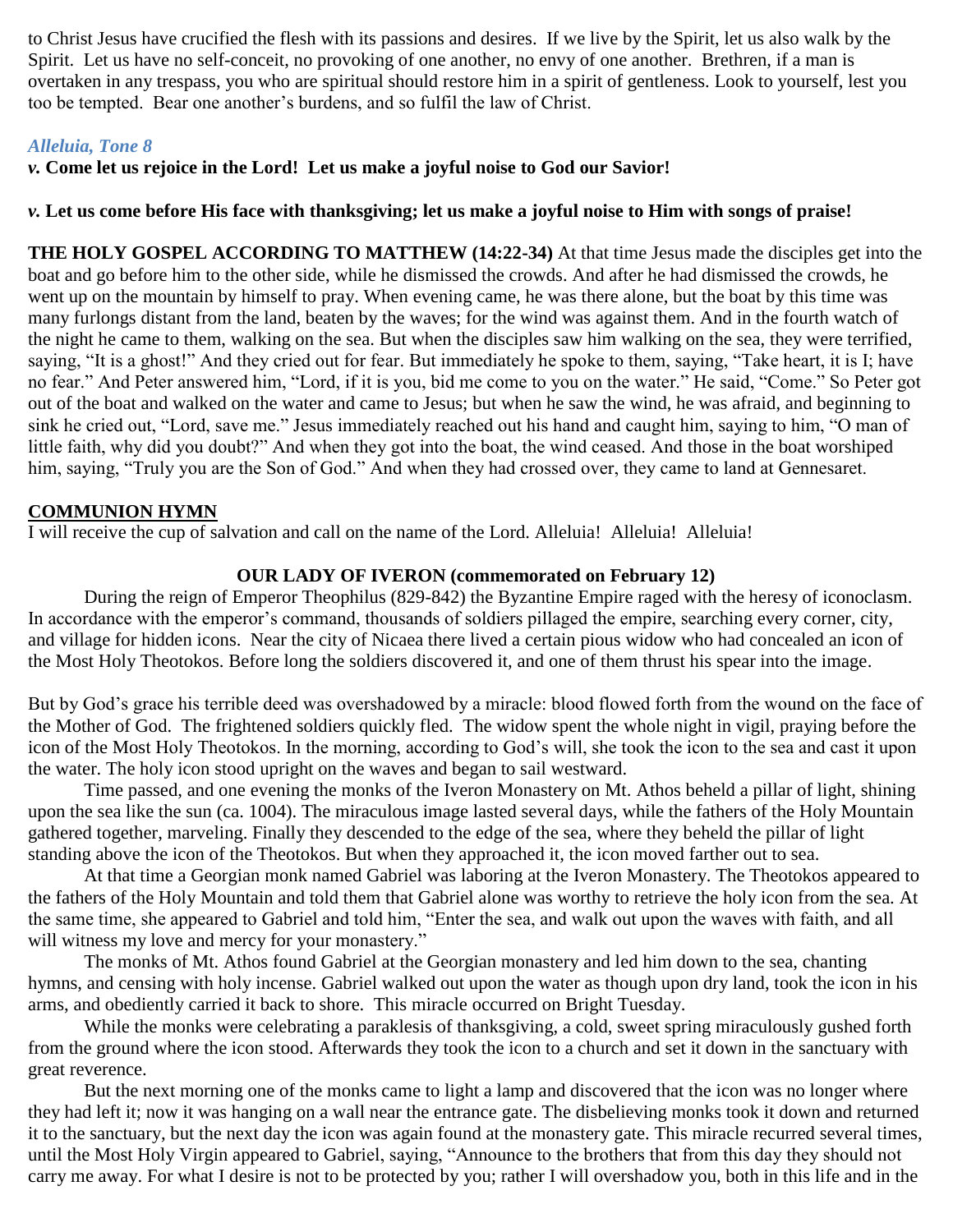age to come. As long as you see my icon in the monastery, the grace and mercy of my Son shall never be lacking!"

Filled with exceeding joy, the monks erected a small church near the monastery gate to glorify the Most Holy Theotokos and placed the wonder-working icon inside. The holy icon came to be known as the "Iveron Mother of God" and, in Greek, Portaitissa. By the grace of the miraculous Iveron Icon of the Theotokos, many miracles have taken place and continue to take place throughout the world.

The icon is special to our parish because, like the icon, many of the founders of the parish crossed the seas to come to a new home. Fr. Raphael Biernacki of blessed memory commissioned Fr. Theodore Jurewicz to paint the icon of our Lady of Iveron which is now in the shrine which was constructed in 1981. The Sunday after Dormition was established by the late Archbishop Kyrill as the shrine feast when we celebrate the outdoor Liturgy.

August 18, 2019

ခရွို့လ ခရွို့လ ခရွိမ် တို့မှာ ပြောင်း ခရွိပါ သို့မှာ ခရွိပါ သို့မှာ ခရွိပါ သို့မှာ သည်။ သို့မှာ ခရွိပါ သည်။ **CANDLE INTENTIONS FOR THE HEALTH AND BLESSINGS OF** 

Dennis, Eileen, Rose, Steve & Ben Dorothy Goodman Fr. Tom, Fr. Paul, Fr. Joe, Fr. Dimitrie, Fr. Anthony, Matushka Rose Marie, Joan, Angelo, Christine, Dorothy, Tommy, Peter, Reggie, Alex, Irene, Rimi, Allen, Deborah, Susan, Luba, Kosta, Stojan, Mira, Bosa, Christopher, Allison, Jeanette, Nicholas, Margaret, Joseph, Ted, Marlene, Gladys, my family and friends Joe Tome Special Intention Joe Tome

### **CANDLE INTENTIONS FOR BLESSED REPOSE**

Tom Branoff Angelo & Helen Popoff Thomas Branoff **Branch** Branch Branch Branch Branch Branch Branch Branch Branch Branch Branch Branch Branch Branch Branch Branch Branch Branch Branch Branch Branch Branch Branch Branch Branch Branch Branch Branch Branch Br Blessed Repose for our grandson Andrew Thomas Panoff Baba & Dedo Tom Branoff Angelo & Christine Tom Branoff Blessed Repose~Memory Eternal Dorothy Goodman

ခရွိက ခရွိက ခရွိက ခရွိက အိုင်း အိုင်း ခရွိက ခရွိက ခရွိက ခရွိက ခရွိက ခရွိက ခရွိက ခရွိက ခရွိက

**WELCOME** to all our friends and visitors. Please join us for our picnic. A free-will offering is being accepted to cover the cost of the lambs (\$400).

**MEMORY ETERNAL** Tom Branoff, father of Linda & Peter (wife Marilyn) fell asleep in the Lord August 11, 2019. The funeral service was held Friday, August 16, 2019 with burial in Evergreen Cemetery. Bog da prosti! Memory eternal! Christ is risen!

**FOOD/WATER GIVEAWAY** Catholic Charities is giving food & water to the families in the parishes that help them. All are welcome! August  $22<sup>nd</sup>$  from 11 am-1 pm in the parking lot of the Center for Hope at 812 Root St.

**MACEDONIAN OPEN** had the best year yet, bringing in over \$20,000. Thank you to the committee, participants & sponsors for making it such a great success.

#### **OUR CHARITY MINISTRIES**

**HOPE IN A BOX** is collecting razors, shaving cream/lotion for the month of August. Place the items in the blue box in the hall. Catholic Charities Community Closet will distribute the items.

**FOOD DRIVE** Place non-perishable food items in the other blue box in the hall.

**Father Matthew will be out of town until August 23rd . In the event of an emergency please call Fr. Gabriel Bilas at 330-285-1740.**